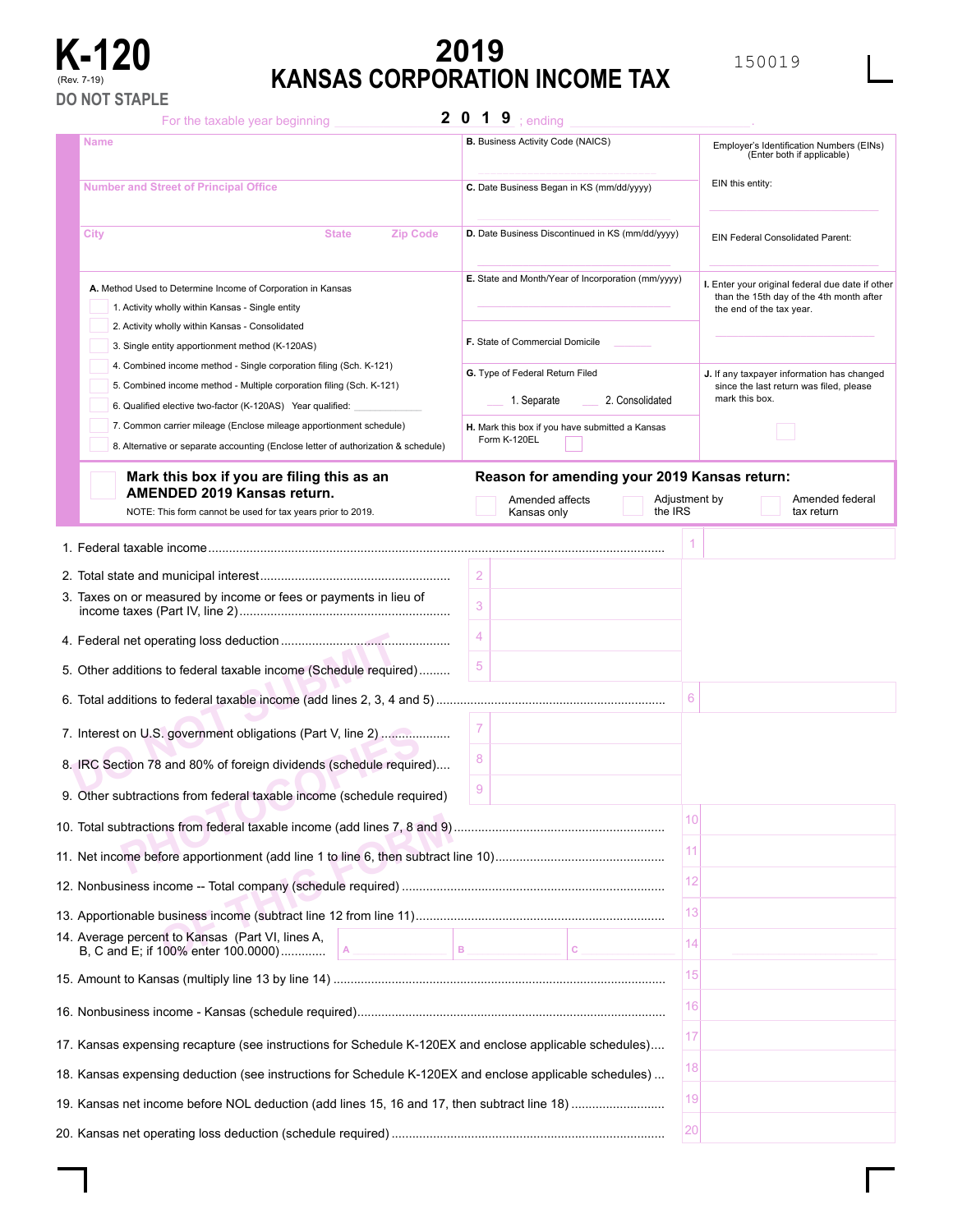## 150119

| 21. Combined report (Schedule K-121) or alternative/separate accounting income (separate schedule)                      |  | 21                                               |                                                       |
|-------------------------------------------------------------------------------------------------------------------------|--|--------------------------------------------------|-------------------------------------------------------|
|                                                                                                                         |  | 22                                               |                                                       |
|                                                                                                                         |  |                                                  |                                                       |
| 24                                                                                                                      |  |                                                  |                                                       |
|                                                                                                                         |  | 25                                               |                                                       |
|                                                                                                                         |  | 26                                               |                                                       |
|                                                                                                                         |  | 27                                               |                                                       |
| 28. Estimated tax paid and amount credited forward (Part II, line 4)<br>28                                              |  |                                                  |                                                       |
| 29<br>29. Other tax payments (enclose separate schedule)                                                                |  |                                                  | If this is your ORIGINAL<br>Kansas return, skip lines |
| 30                                                                                                                      |  | 32 and 33 and continue<br>to line 34.            |                                                       |
| 31<br>31. Total of all other refundable credits (Part I, line 35)                                                       |  |                                                  | If this is your AMENDED<br>Kansas return, complete    |
| 32<br>32. Payment remitted with original return; see instructions                                                       |  | lines 32 and 33 before<br>continuing to line 34. |                                                       |
| 33. Overpayment from original return (this figure is a subtraction;<br>33                                               |  |                                                  |                                                       |
|                                                                                                                         |  | 34                                               |                                                       |
|                                                                                                                         |  | 35                                               |                                                       |
| 36                                                                                                                      |  |                                                  |                                                       |
|                                                                                                                         |  |                                                  |                                                       |
| 38. Estimated tax penalty.<br>38<br>If annualizing to compute penalty, mark this box <b>Communisties</b>                |  |                                                  |                                                       |
| 39. Total tax, interest & penalty due (add lines 35 through 38). Complete Form K-120V and enclose it with your payment. |  | 39                                               |                                                       |
|                                                                                                                         |  | 40                                               |                                                       |
|                                                                                                                         |  | 41                                               |                                                       |
| 42. CREDIT FORWARD. Enter the amount of line 40 (original return only) you wish to be applied to 2020                   |  | 42                                               |                                                       |
| I authorize the Director of Taxation or the Director's designee to discuss my return and enclosures with my preparer.   |  |                                                  |                                                       |

I declare under the penalties of perjury that to the best of my knowledge this is a true, correct, and complete return.

| sign<br>here | Signature of officer                                                                | <b>Title</b>             | <b>Date</b> |  |  |  |  |
|--------------|-------------------------------------------------------------------------------------|--------------------------|-------------|--|--|--|--|
|              | Individual or firm signature of preparer                                            | Address/Telephone Number | Date        |  |  |  |  |
|              | Tax preparer's EIN (Employer Identification Number) or SSN (Social Security Number) |                          |             |  |  |  |  |
|              | NOTE: You are not required to send a copy of your entire federal return. See        |                          |             |  |  |  |  |

**instructions for the list of federal forms required to accompany the state return.**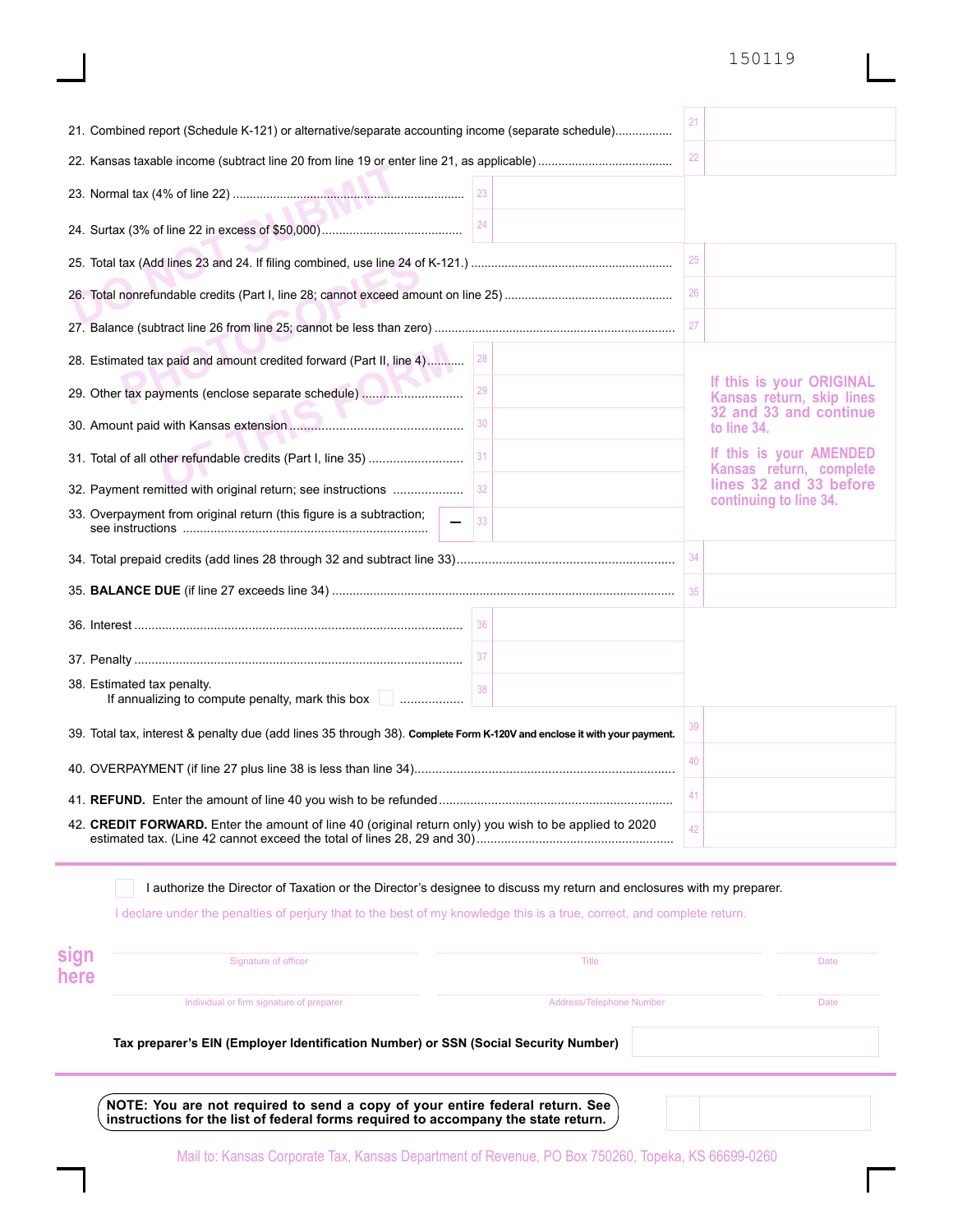# 150219

# **PART I - NONREFUNDABLE AND REFUNDABLE CREDITS (see instructions)**

| 1.  |                                                                                                   |  |
|-----|---------------------------------------------------------------------------------------------------|--|
|     |                                                                                                   |  |
| 3.  | Business and Job Development Credit -- for carry forward use only (Enclose Schedule K-34)         |  |
| 4.  |                                                                                                   |  |
| 5.  |                                                                                                   |  |
| 6.  |                                                                                                   |  |
| 7.  |                                                                                                   |  |
| 8.  |                                                                                                   |  |
| 9.  |                                                                                                   |  |
|     |                                                                                                   |  |
| 11. |                                                                                                   |  |
| 12. |                                                                                                   |  |
| 13. |                                                                                                   |  |
|     |                                                                                                   |  |
|     |                                                                                                   |  |
|     |                                                                                                   |  |
|     | 17. Law Enforcement Training Center Credit -- for carry forward use only (Enclose Schedule K-72)  |  |
| 18. |                                                                                                   |  |
| 19. |                                                                                                   |  |
| 20. |                                                                                                   |  |
| 21. |                                                                                                   |  |
|     |                                                                                                   |  |
|     |                                                                                                   |  |
|     | 24. Storage and Blending Equipment Credit -- for carry forward use only (Enclose Schedule K-82)   |  |
| 25. |                                                                                                   |  |
| 26. | Declared Disaster Capital Investment Credit -- for carry forward use only (Enclose Schedule K-87) |  |
|     |                                                                                                   |  |
|     |                                                                                                   |  |
|     |                                                                                                   |  |
| 30. |                                                                                                   |  |
|     |                                                                                                   |  |
| 32. |                                                                                                   |  |
| 33. |                                                                                                   |  |
|     |                                                                                                   |  |
|     |                                                                                                   |  |

**REFUNDABLE CREDITS**

REFUNDABLE CREDITS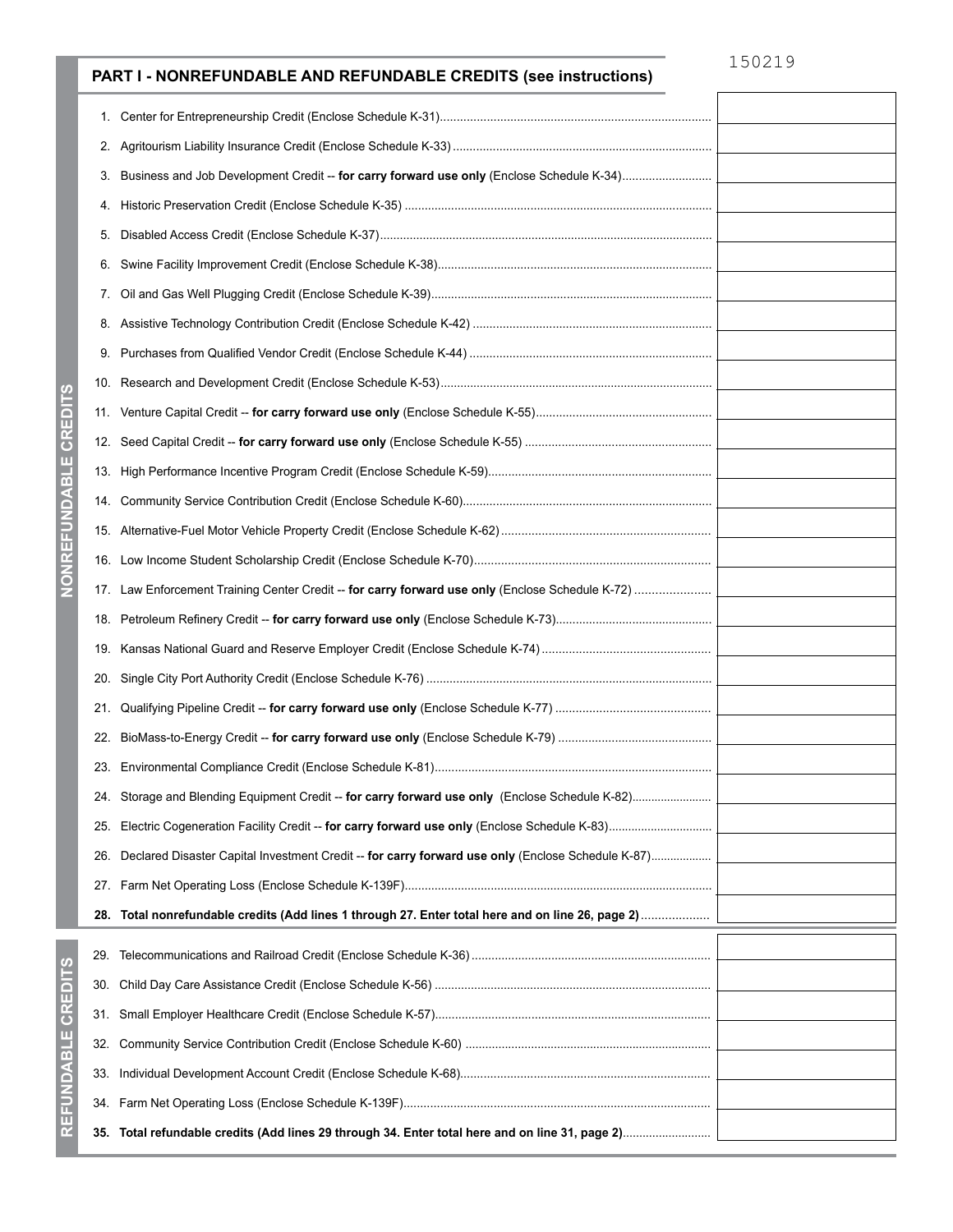#### **PART II - ADDITIONAL INFORMATION**

1. Did the corporation file a Kansas Income Tax return under the same name for the preceding year? \_\_\_\_ Yes \_\_\_\_ No If "no", enter previous name and EIN.

\_\_\_\_\_\_\_\_\_\_\_\_\_\_\_\_\_\_\_\_\_\_\_\_\_\_\_\_\_\_\_\_\_\_\_\_\_\_\_\_\_\_\_\_\_\_\_\_\_\_\_\_\_\_\_\_ \_\_\_\_\_\_\_\_\_\_\_\_\_\_\_\_\_\_\_\_\_\_\_\_\_\_\_\_\_\_\_\_\_\_\_\_\_\_\_\_\_\_\_\_\_\_\_\_\_\_\_\_\_\_\_\_

\_\_\_\_\_\_\_\_\_\_\_\_\_\_\_\_\_\_\_\_\_\_\_\_\_\_\_\_\_\_\_\_\_\_\_\_\_\_\_\_\_\_\_\_\_\_\_\_\_\_\_\_\_\_\_\_ \_\_\_\_\_\_\_\_\_\_\_\_\_\_\_\_\_\_\_\_\_\_\_\_\_\_\_\_\_\_\_\_\_\_\_\_\_\_\_\_\_\_\_\_\_\_\_\_\_\_\_\_\_\_\_\_

\_\_\_\_\_\_\_\_\_\_\_\_\_\_\_\_\_\_\_\_\_\_\_\_\_\_\_\_\_\_\_\_\_\_\_\_\_\_\_\_\_\_\_\_\_\_\_\_\_\_  $\_$  , and the set of the set of the set of the set of the set of the set of the set of the set of the set of the set of the set of the set of the set of the set of the set of the set of the set of the set of the set of th \_\_\_\_\_\_\_\_\_\_\_\_\_\_\_\_\_\_\_\_\_\_\_\_\_\_\_\_\_\_\_\_\_\_\_\_\_\_\_\_\_\_\_\_\_\_\_\_\_\_\_\_\_\_\_\_

\_\_\_\_\_\_\_\_\_\_\_\_\_\_\_\_\_\_\_\_\_\_\_\_\_\_\_\_\_\_\_\_\_\_\_\_\_\_\_\_\_\_\_\_\_\_\_

2. Enter the address of the corporation's principal location in Kansas.

3. The corporation's books are in care of:

Address<sub>\_</sub>

Telephone \_

4. List each estimated tax payment and credit forward amount claimed on this return.

| Date | Amount | Date | Amount |
|------|--------|------|--------|
|      |        |      |        |
|      |        |      |        |
|      |        |      |        |
|      |        |      |        |

5. Has your corporation been involved in any reorganization during the period covered by this return? \_\_\_\_\_ Yes \_\_\_\_ No If "yes" enclose a detailed explanation.

6. If this is a final return for Kansas, state the reason. If the corporation was liquidated or dissolved, state the IRC section under which the corporation was liquidated.

\_\_\_\_\_\_\_\_\_\_\_\_\_\_\_\_\_\_\_\_\_\_\_\_\_\_\_\_\_\_\_\_\_\_\_\_\_\_\_\_\_\_\_\_\_\_\_\_\_\_\_\_\_\_\_\_\_

7. If your federal taxable income has been redetermined for any prior years that have not previously been reported to Kansas, check the applicable box(es) below and state the calendar, fiscal, or short period year ending date. You are required to submit, under separate cover, the federal Forms 1139, 1120X, or Revenue Agent's Report along with the Kansas amended return.

 $\Box$  Revenue Agent's Report  $\Box$  Net Operating Loss

| Net Operating Los |  |  |  |
|-------------------|--|--|--|
|-------------------|--|--|--|

Years ended \_\_\_\_\_\_\_\_\_\_\_\_\_\_\_\_\_\_\_\_\_\_\_\_\_\_\_\_\_\_\_\_\_\_\_\_\_\_\_\_\_\_\_\_\_

8. If you are registered with the Kansas Department of Revenue under any other Kansas tax act, enter all registration or license numbers on the applicable line.

\_\_\_\_\_\_\_\_\_\_\_\_\_\_\_\_\_\_\_\_\_\_\_\_\_\_\_\_\_\_\_\_\_\_\_\_\_\_\_\_\_\_\_\_\_\_\_\_\_\_\_\_\_\_\_\_\_ \_\_\_\_\_\_\_\_\_\_\_\_\_\_\_\_\_\_\_\_\_\_\_\_\_\_\_\_\_\_\_\_\_\_\_\_\_\_\_\_\_\_\_\_\_\_\_\_\_\_\_\_\_\_\_\_\_

Amended Return o

a. Sales Tax \_\_\_\_\_\_\_\_\_\_\_\_\_\_\_\_\_\_\_\_\_\_\_\_\_\_\_\_\_\_\_\_\_\_\_\_\_\_\_\_\_\_\_\_\_

- b. Compensating Use Tax \_\_\_\_\_\_\_\_\_\_\_\_\_\_\_\_\_\_\_\_\_\_\_\_\_\_\_\_\_\_\_\_\_\_
- c. Withholding Tax \_\_\_\_\_\_\_\_\_\_\_\_\_\_\_\_\_\_\_\_\_\_\_\_\_\_\_\_\_\_\_\_\_\_\_\_\_\_\_\_
- d. Other (specify) \_\_\_\_\_\_\_\_\_\_\_\_\_\_\_\_\_\_\_\_\_\_\_\_\_\_\_\_\_\_\_\_\_\_\_\_\_\_\_\_\_

#### **PART III - AFFILIATED CORPORATIONS DOING BUSINESS IN KANSAS**

| Name of Corporation                                    | Employer ID Number |
|--------------------------------------------------------|--------------------|
|                                                        |                    |
|                                                        |                    |
|                                                        |                    |
| (Enclose a separate sheet for additional corporations) |                    |

#### **PART IV - SCHEDULE OF TAXES**

(Include those taxes deducted on line 17 of the federal return. See instructions.)

1. Taxes on or measured by income or fees or payments in lieu of income taxes (include federal environmental tax; itemize).

### **PART V - SCHEDULE OF INTEREST INCOME**

(Include the interest from line 5 of the federal return)

1. U.S. interest income (describe type):

| ~<br>. . |  | $\sum$ |  |  |  |  |  |
|----------|--|--------|--|--|--|--|--|
|          |  |        |  |  |  |  |  |

3. Total other interest income ............................................................................................................................................

4. Total interest income (Must equal line 5 of the federal return) ......................................................................................